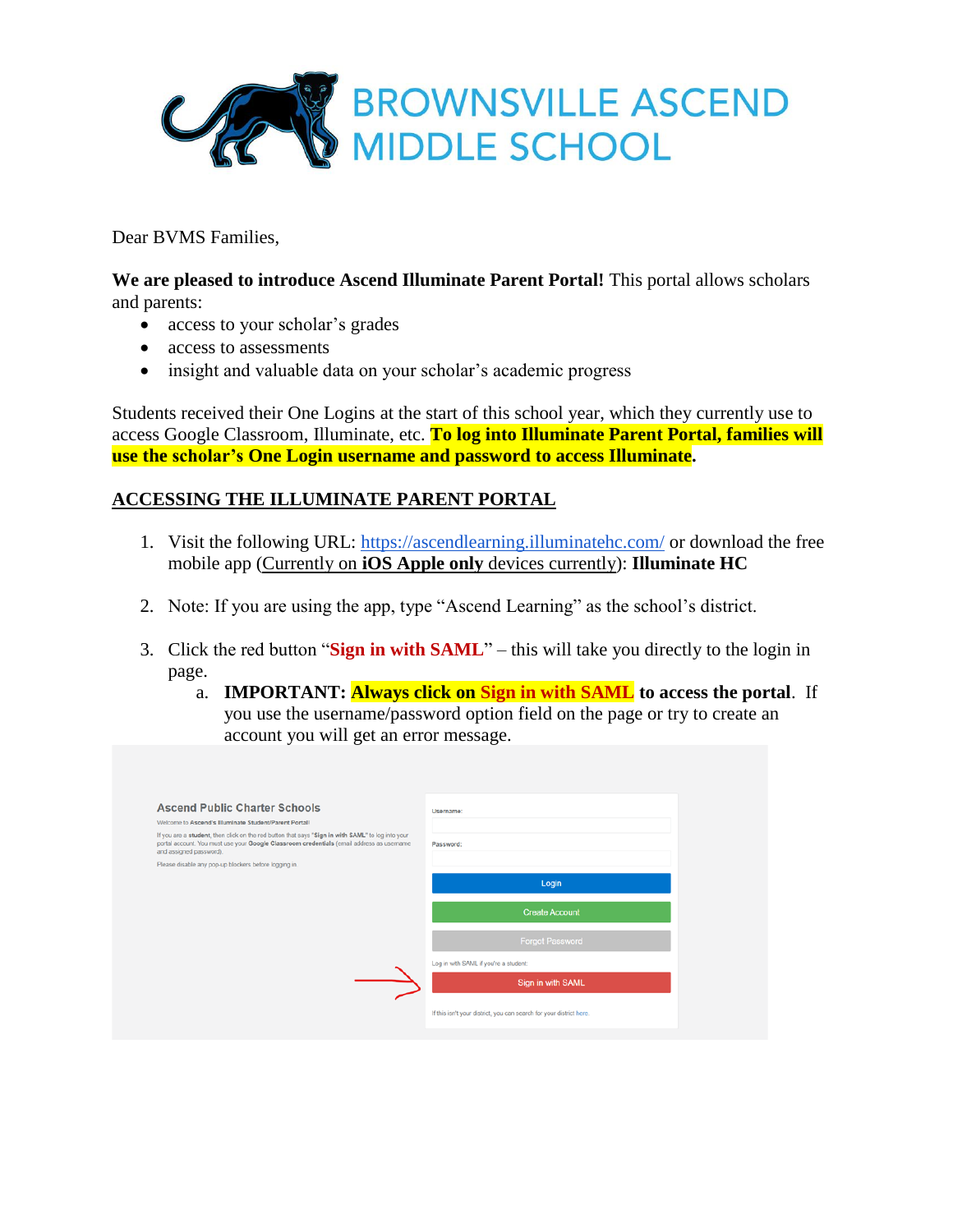

4. You will be directed to the screen below:

| <b>Martin 1985</b> | $\operatorname{asc}_{\scriptscriptstyle{\text{PUBLIC CHARTER SCHOOLS}}}^{\pmb{e}_{\text{PUBLIC}}^{\text{PGLC}}}$ |  |
|--------------------|------------------------------------------------------------------------------------------------------------------|--|
|                    | <-> Connecting to Illuminate for Scholars                                                                        |  |
|                    | Username                                                                                                         |  |
|                    | Remember my username                                                                                             |  |
|                    | Continue                                                                                                         |  |
|                    | <b>Forgot Password</b>                                                                                           |  |
|                    |                                                                                                                  |  |

- 4. Under Username use scholar's One Login username
- 5. Under Password use scholar's One Login password
- 6. It will take you to the screen below. Families will always click **Continue To Portal** (see red arrow below) to access the Parent Portal.

|              | Hi | please make a selection |        |
|--------------|----|-------------------------|--------|
| <b>Alley</b> |    | Continue To Portal      |        |
|              |    | OR                      |        |
|              |    | Take Assessment         |        |
|              |    |                         | Logout |
|              |    |                         |        |
|              |    |                         |        |
|              |    |                         |        |
|              |    |                         |        |
|              |    |                         |        |
|              |    |                         |        |
|              |    |                         |        |
|              |    |                         |        |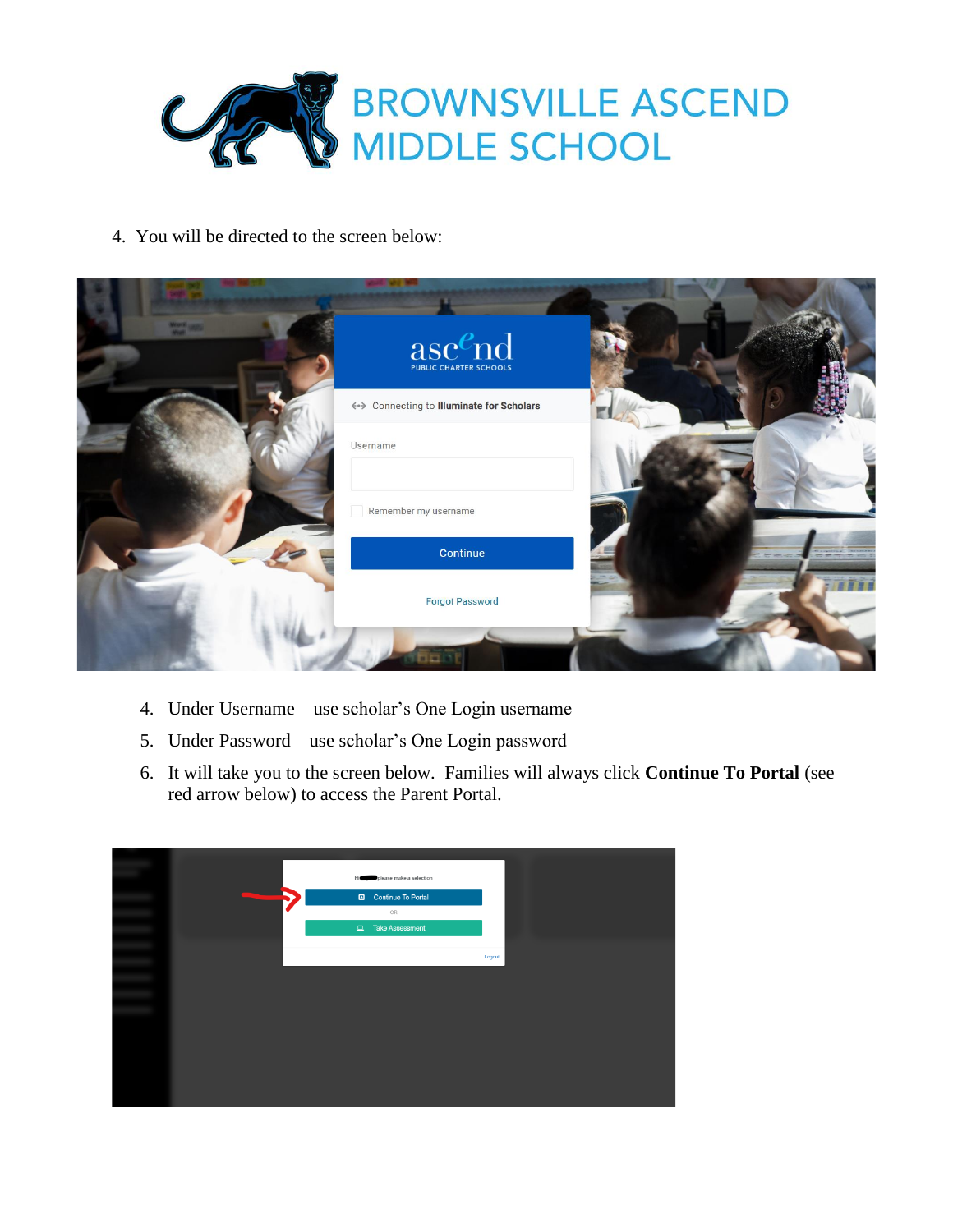

Once in your scholar's Illuminate Portal you can view various academic information by clicking on the list on the left side of the screen. It is recommended you visit the Parent Portal at least once a week to keep track of your scholar's academic progress and reach out to their teachers if questions or concerns arise.

# **Commonly Used Features:**

#### **Assessments**

Under assessments, you can view pending assessments your scholar will be administered (testing window included) and recent assessments your scholar already took. Under recent assessment you can view name of the assessment, how many points your scholar earned, total score earned and date the assessment was taken.



### **Classes/Grades**

Under this tab you can view your scholar's active classes for the term and teachers.

| <b>W</b> Dashboard         | Select Grading Period                                   |  | Class List            |                           |                    |  |  |  |  |  |
|----------------------------|---------------------------------------------------------|--|-----------------------|---------------------------|--------------------|--|--|--|--|--|
| $\Box$ Assessments         | Grading<br>GP: Term 1 K8 (09/08/2020 - 01/24/202 $\sim$ |  | <b>Active Classes</b> | <b>Inactive Classes</b>   |                    |  |  |  |  |  |
| <b>II</b> Classes / Grades | Period<br>Submit                                        |  | Course                | Teacher                   | Timeblock / Period |  |  |  |  |  |
| <b>B</b> Gradebook         |                                                         |  | <b>Advisory GR05</b>  | Strausbaugh, Worrell      |                    |  |  |  |  |  |
| Report Cards               |                                                         |  | English GR05          | Grant, Meyer, Strausbaugh | $\overline{2}$     |  |  |  |  |  |
|                            |                                                         |  | Math GR05             | Rowe, Shneyer, Worrell    | $\overline{2}$     |  |  |  |  |  |
| the State Test Results     |                                                         |  | Science GR05          | Gardner, Shneyer          | $\overline{2}$     |  |  |  |  |  |
|                            |                                                         |  | Social Studies GR05   | Jones, Strausbaugh        | $\overline{2}$     |  |  |  |  |  |
|                            |                                                         |  |                       |                           |                    |  |  |  |  |  |
|                            |                                                         |  |                       |                           |                    |  |  |  |  |  |
|                            |                                                         |  |                       |                           |                    |  |  |  |  |  |